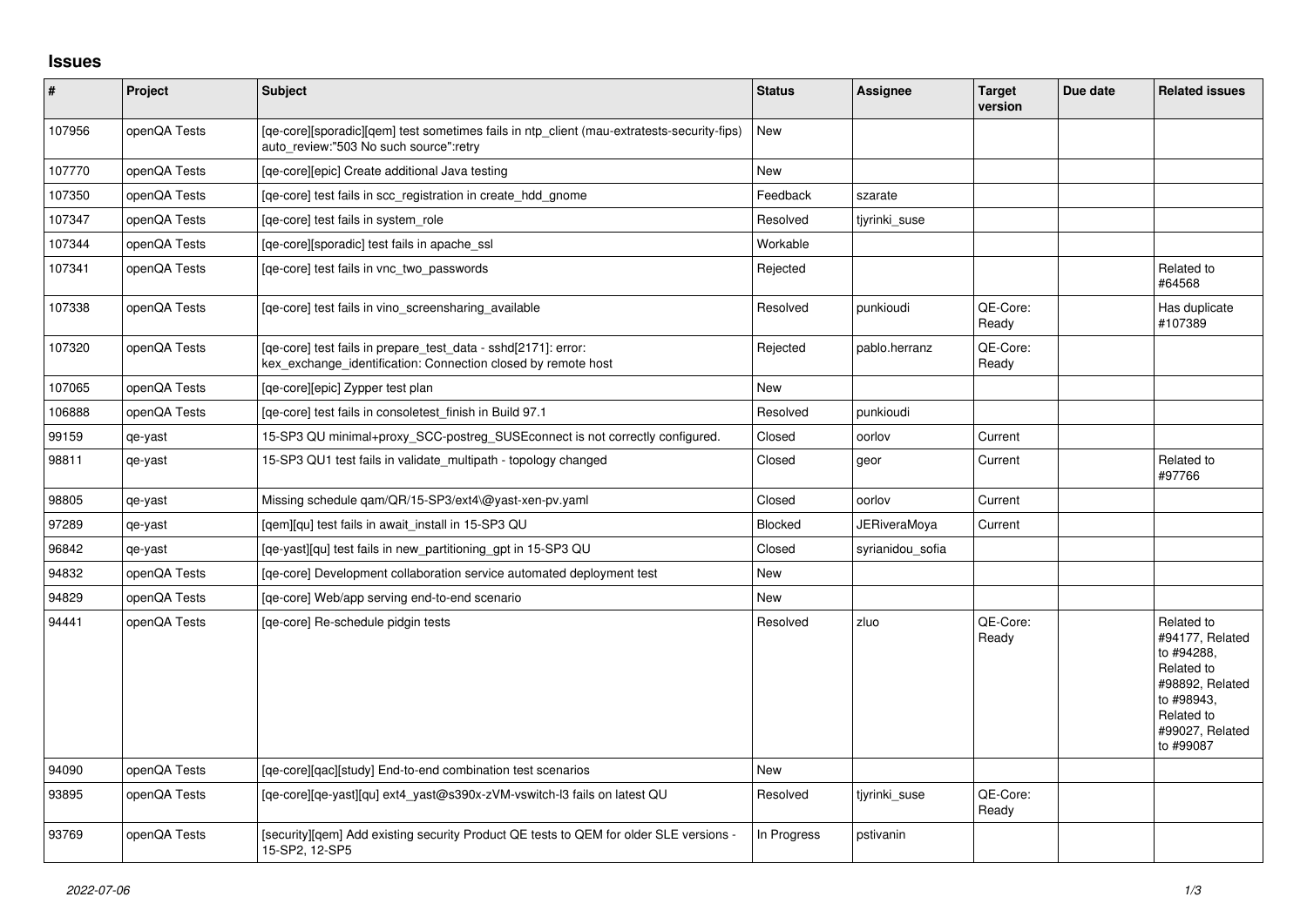| #     | Project               | Subject                                                                                                 | <b>Status</b> | <b>Assignee</b> | <b>Target</b><br>version | Due date   | <b>Related issues</b>                      |
|-------|-----------------------|---------------------------------------------------------------------------------------------------------|---------------|-----------------|--------------------------|------------|--------------------------------------------|
| 93766 | openQA Tests          | [security][qem] Add existing security Product QE tests to QEM for 15-SP3                                | In Progress   | pstivanin       |                          |            |                                            |
| 93757 | openQA Tests          | [qe-core][qe-yast][qu] test fails in setup_libyui on lvm_thin_provisioning on all archs on<br>15-SP2 QU | Resolved      | tjyrinki_suse   | QE-Core:<br>Ready        |            |                                            |
| 93754 | openQA Tests          | [qe-core][qe-yast][qu] xfs@svirt-xen-pv test fails in setup_libyui on 15-SP2 QU testing                 | Resolved      | tjyrinki_suse   | QE-Core:<br>Ready        |            |                                            |
| 93321 | openQA Tests          | [ge-core] Add vsftpd test to Tumbleweed                                                                 | Resolved      | dvenkatachala   | QE-Core:<br>Ready        |            |                                            |
| 93318 | openQA Tests          | [qe-core][epic] Add SLE tests to Tumbleweed where missing                                               | Workable      |                 |                          |            | Related to<br>#95227                       |
| 93210 | openQA Tests          | [migration][qe-core] sssd openIdap/389-ds basic testing, modify to be suitable for<br>migration testing | New           |                 |                          |            | Related to<br>#89479                       |
| 92215 | openQA Tests          | [qe-core] Change mysql tests to mariadb integration tests                                               | Resolved      | dheidler        | QE-Core:<br>Ready        |            |                                            |
| 91199 | openQA Tests          | [security][epic][qem] Add existing security Product QE tests to QEM                                     | In Progress   |                 |                          |            |                                            |
| 91196 | qe-yast               | Add existing qe-yast Product QE tests to QEM                                                            | New           |                 | Current                  |            |                                            |
| 91193 | openQA Tests          | [epic][qe-core][qem] Add existing console Product QE tests to QEM                                       | New           |                 |                          |            |                                            |
| 91190 | openQA Tests          | [kernel][gem] Add existing btrfs-progs Product QE tests to QEM                                          | <b>New</b>    |                 |                          |            |                                            |
| 91187 | openQA Tests          | [ge-core] Add existing tomcat test module to Product QE functional                                      | Resolved      | zluo            |                          |            |                                            |
| 91184 | openQA Tests          | [qe-core] Add existing network QEM tests to Product QE                                                  | Rejected      | zluo            | QE-Core:<br>Ready        |            |                                            |
| 91181 | openQA Tests          | [qe-core] Add existing console QEM tests to Product QE                                                  | Resolved      | zluo            | QE-Core:<br>Ready        |            |                                            |
| 91178 | openQA Tests          | [kernel-default][gem] Add existing kernel Product QE tests to QEM                                       | Rejected      |                 |                          |            |                                            |
| 91175 | qe-yast               | [qe-yast][qem] Add existing Product QE tests to QEM                                                     | Rejected      |                 |                          |            |                                            |
| 91172 | qe-yast               | Add existing QEM YaST tests to Product QE                                                               | New           |                 | Current                  |            |                                            |
| 91106 | openQA Tests          | [qe-core][qe-yast][qu] test fails in select_guided_setup                                                | Resolved      | tiyrinki suse   | QE-Core:<br>Ready        |            |                                            |
| 90329 | openQA Tests          | [qe-core] 15SP2 QU - test fails in raid_gpt on ppc64le                                                  | Resolved      | geor            | QE-Core:<br>Ready        |            | Related to<br>#95117                       |
| 90275 | openQA Infrastructure | Replacement openQA OSD aarch64 hardware (was: Dedicated non-rpi aarch64<br>hardware for manual testing) | Resolved      | nicksinger      | Ready                    | 2021-09-17 | Related to<br>#98661, Related<br>to #99288 |
| 89503 | openQA Tests          | [qe-core] Schedule thunderbird tests for sp1 and sp2                                                    | Resolved      | dheidler        | QE-Core:<br>Ready        |            | Related to<br>#75409                       |